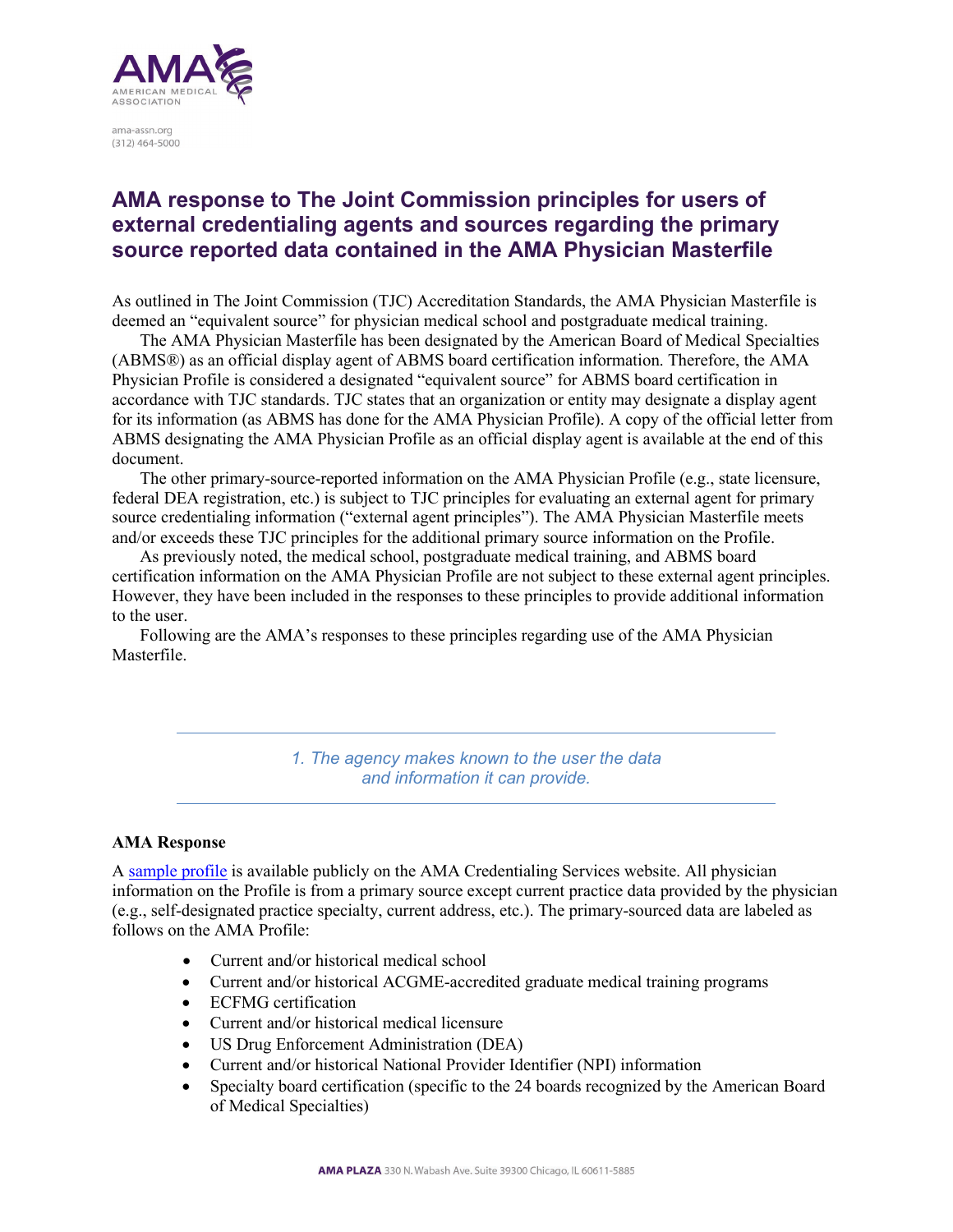- Action notifications reported to the AMA (including medical licensing board, Medicare/Medicaid, and DEA sanctions)
- AMA Physician's Recognition Award (evidence of CME credits earned at AMA continuing education programs and kept on file at AMA)

*2. The agency provides documentation to the user describing how its data collection, information development, and verification process(es) are performed.*

## **AMA Response**

The [AMA Credentialing Services](http://www.amacredentialingservices.org/) website provides information on how the primary source data in the AMA Physician Masterfile is collected, maintained, and verified. The document is titled [Description of](https://amacredentialingservices.org/sites/default/files/2021-03/description-of-masterfile-data-4-11-18.pdf)  [AMA Physician Masterfile Data for AMA Profiles](https://amacredentialingservices.org/sites/default/files/2021-03/description-of-masterfile-data-4-11-18.pdf) and the webpage is titled [AMA Masterfile Data.](http://amacredentialingservices.org/credentialing/masterfile-data)

*3. The user is given sufficient, clear information on database functions, including any limitations of the information available from the agency (such as practitioners not included in the database), the timeframe for agency responses to requests for information, and a summary overview of quality control processes related to data integrity, security, transmission accuracy, and technical specifications.*

#### **AMA Response**

The document [Description of AMA Physician Masterfile Data for AMA Profiles](https://amacredentialingservices.org/sites/default/files/2021-03/description-of-masterfile-data-4-11-18.pdf) and webpage [AMA](http://amacredentialingservices.org/credentialing/masterfile-data)  [Masterfile Data](http://amacredentialingservices.org/credentialing/masterfile-data) describe the practitioner population within the AMA Masterfile to include all doctors of medicine (MDs) in the United States who have completed or are completing requirements to practice medicine and US-trained physicians temporarily overseas. The Masterfile includes AMA members and nonmembers and graduates of international medical schools residing in the United States.

These documents also indicate the inclusion of doctors of osteopathic medicine (DOs) who are members of the AMA, are enrolled in or have completed residency training programs accredited by the Accreditation Council for Graduate Medical Education (ACGME), have been licensed or have had disciplinary actions taken by state licensing agencies, or have specifically requested that they be listed.

While AMA Masterfile data are comprehensive, a limitation does exist regarding state licensure and Medicare/Medicaid sanctions.

AMA Physician Profiles do not display the details of final disciplinary actions relating to physicians, listing only the authority that issued the action. If the AMA has received a final disciplinary action taken by the state licensing board, Medicare/Medicaid, DEA, or other Federal Government sources (US military, Veterans Administration, US public health source), users are directed to the site of the organization that maintains such data, as annotated on the Profile under the "Action notifications reported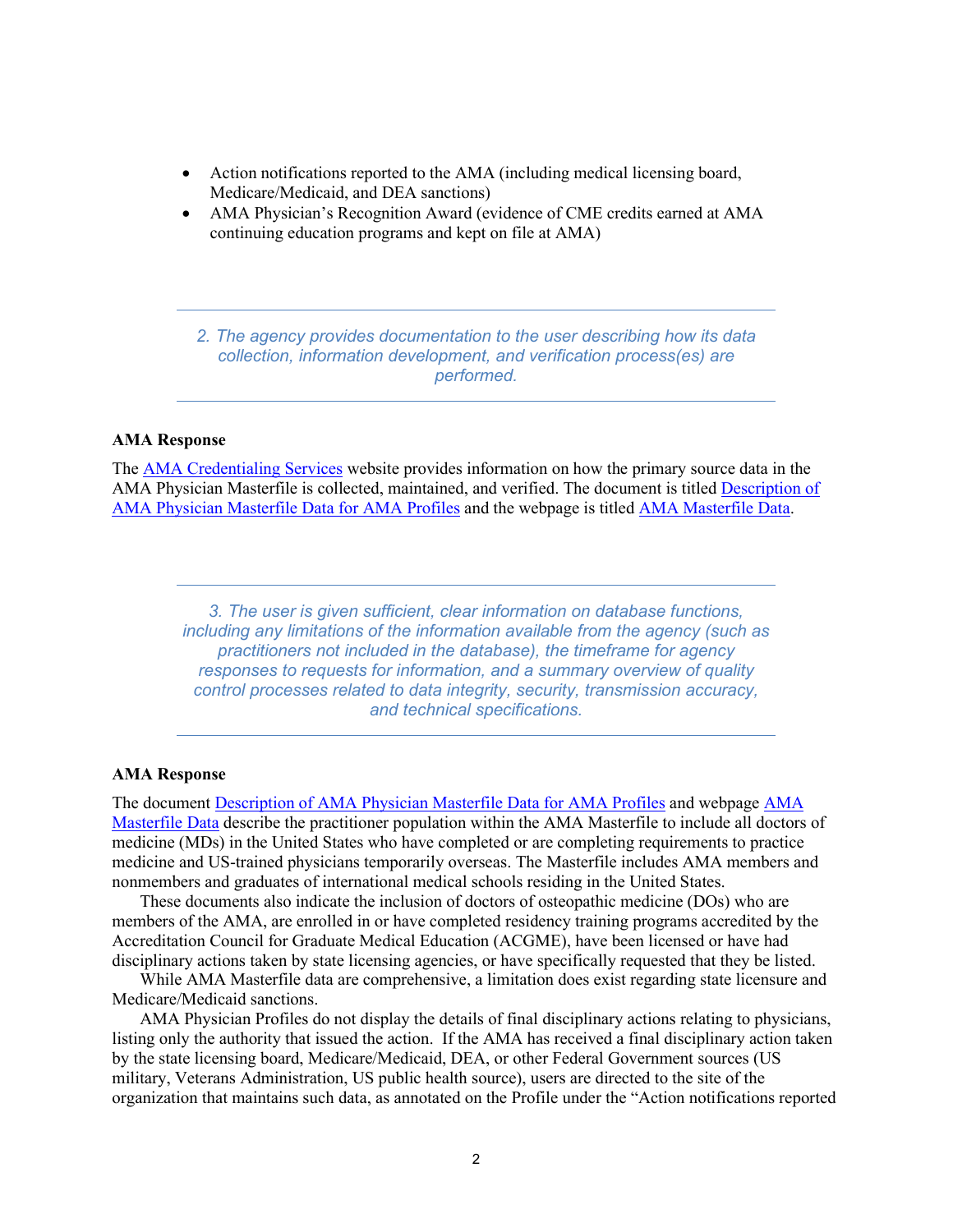to the AMA" section. For example, a licensure action will read, "ACTION REPORTED. Contact the state board for [state name]." A similar statement appears if an action has been taken by Medicare/Medicaid, DEA, or another Federal Government source and directs the user to the appropriate government entity for details.

The AMA's timeframe for response to a request for information is clearly indicated during the online ordering process. All profile orders are available for download via the online platform [AMA Profiles](http://www.amaprofileshub.org/)  [Hub.](http://www.amaprofileshub.org/) Delivery begins immediately upon order submission and completes in a matter of minutes.

> *4. The user and agency agree upon the format for transmitting credentials information about an individual from the CVO.*

#### **AMA Response**

The format for transmission of information is the AMA Physician Profile, based on the AMA Physician Masterfile. The AMA Physician Profile may be ordered and retrieved in PDF format through an approved, password-protected customer account via [AMA Profiles Hub](http://www.amaprofileshub.org/) and in XML format via secure and encrypted API transmission. User agrees to such format when ordering and accessing the data in the AMA Profiles Hub. The Profile data is delivered online within minutes.

> *5. The user can easily discern which information transmitted by the CVO is from a primary source and which is not.*

#### **AMA Response**

All information on the Profile is gathered from the primary source except a few select data elements that a physician provides: name, address, and self-designated practice specialty. All other information on the Profile—such as medical school, graduate medical education, board certification, state licensure, NPI, DEA registration, and alert notifications—are obtained and verified directly from the primary source. On the Profile itself, there is a clear separation of non–primary-sourced data and primary-sourced data that is worded as follows: "All information from this point forward is provided by the primary source."

A complete list of primary sources is provided in response to Principle 10 as well as on the webpage titled [AMA Masterfile Data.](http://amacredentialingservices.org/credentialing/masterfile-data)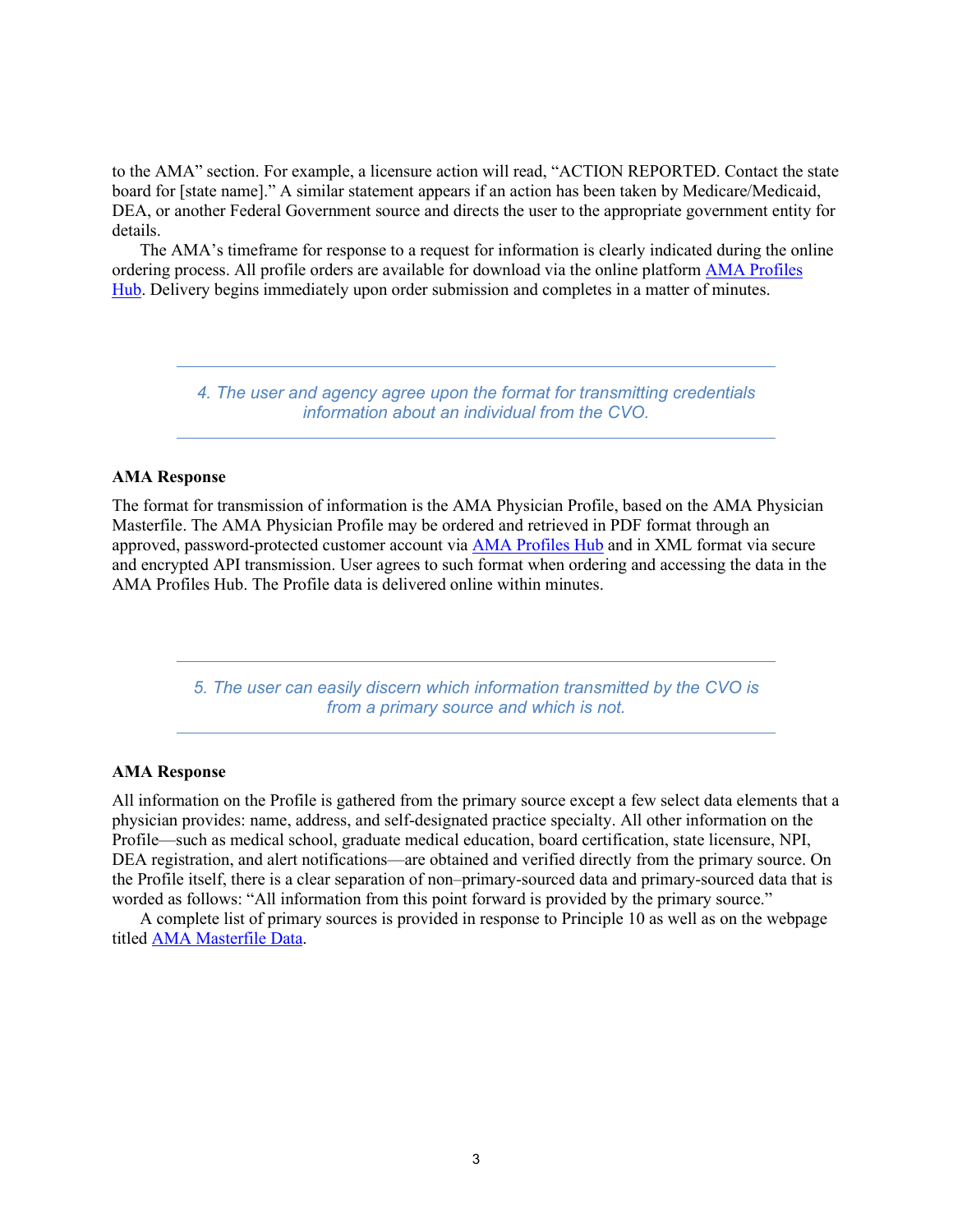*6. For information transmitted by the agency that can go out of date (for example, licensure or board certification), the CVO provides the date the information was last updated from the primary source.*

## **AMA Response**

The Profile provides a last reported date on current and historical medical licensure records, ABMS board certification, NPI records, and DEA registration records. This date indicates when the data was last updated to the AMA.

*7 & 8. The CVO certifies that the information transmitted to the user accurately represents the information obtained by it, and the user can discern whether the information transmitted by the CVO from a primary source is all the primary source information in the CVO's possession pertinent to a given item or, if not, where additional information can be obtained.*

# **AMA Response**

The Profile labels what information is from primary sources; however, in the case of disciplinary actions from medical licensing boards, Medicare/Medicaid, DEA, and other Federal Government agencies, it also states that additional information, not provided on the Profile, is available from the primary source. These statements will only appear if the AMA has received information of a sanction taken by a licensing board, Medicare/Medicaid, DEA, or other Federal Government agencies. The information is communicated on the Profile in statements like the following:

 **Medical Licensing Boards:** *ACTION REPORTED.* Contact the state board for [state name].

 **Medicare/Medicaid Sanctions from DHHS:** *ACTION REPORTED.* Contact the DHHS or use the DHHS lookup tool at [https://exlusions.oig.hhs.gov.](https://exlusions.oig.hhs.gov/)

 **US DOJ Drug Enforcement Administration:** *ACTION REPORTED.* Contact this agency for additional information.

The AMA certifies that Profile information accurately presents data as it was received from the primary source as of a certain date (e.g., "last reported" data on state licensure and U.S. DEA registration segments).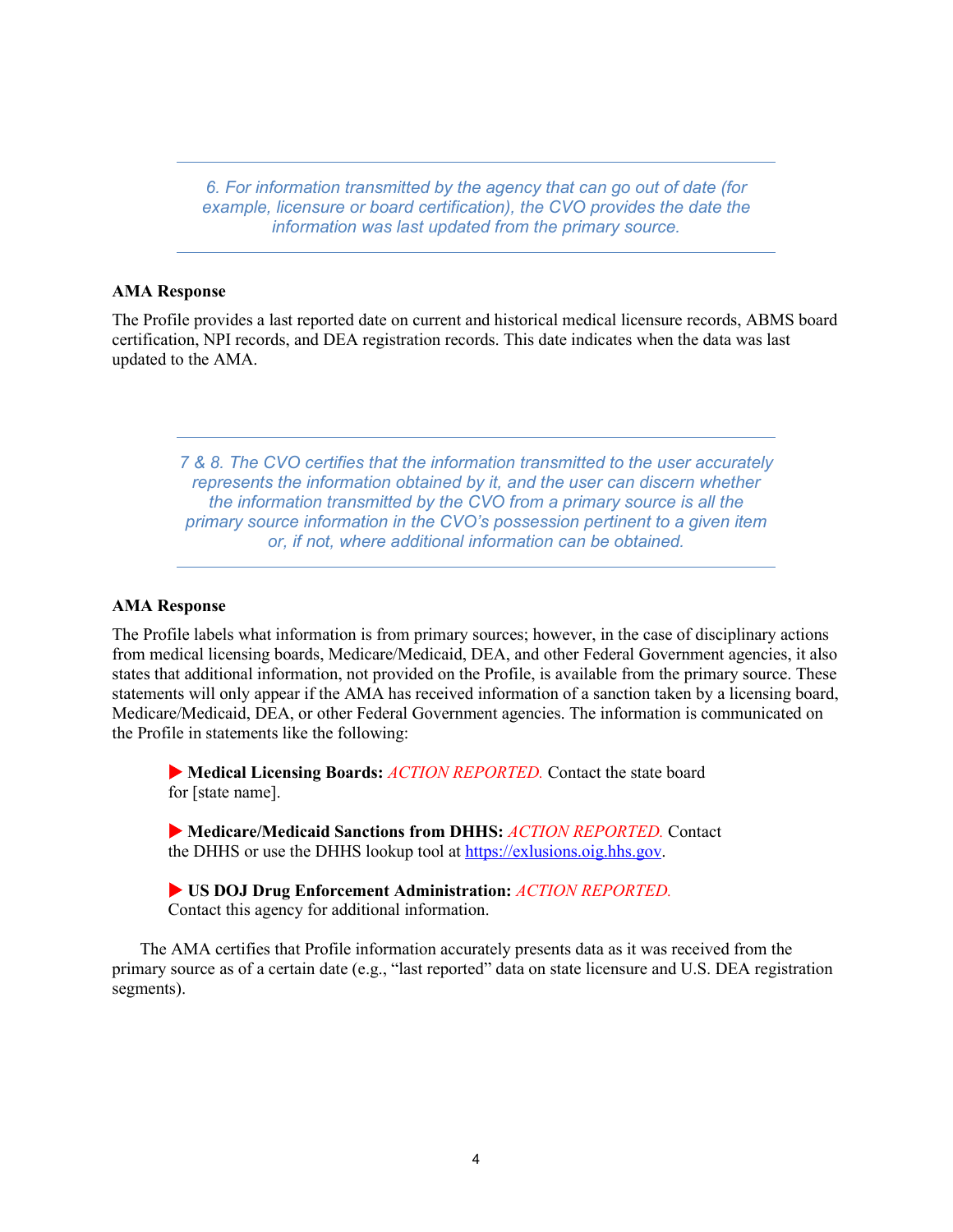*9. The user can engage the CVO's quality control processes when necessary to resolve concerns about transmission errors, inconsistencies, or other data issues that may be identified from time to time.*

#### **AMA Response**

On the [AMA Masterfile Data](http://amacredentialingservices.org/credentialing/masterfile-data) webpage, the AMA describes the process of obtaining and maintaining data from medical schools, postgraduate medical training programs, medical licensing agencies, licensure and Federal Government sanctions information, board certification data from ABMS, NPI, NBME, and Federal DEA registration data.

The AMA's commitment to AMA Physician Masterfile data quality is ongoing. The AMA Data Management and Operations Department maintains a comprehensive quality control strategy that utilizes analytical techniques and operations management methodology. Quality control techniques, built into the Department's business processes, are used to identify and correct quality problems of incoming data submitted by data providers and suppliers. Additional quality controls are utilized to monitor, review, verify, and analyze date moving through Departmental business processes. Some of these checks and controls are described throughout the AMA Reponses to these 10 principles.

In addition to quality checks and controls, the AMA employs a formal discrepancy tracking system to acknowledge the receipt of any potential discrepancies or omissions uncovered by Profiles customers during the credentials verification process. All reported discrepancies are verified with the primary source(s), the profile is updated, if appropriate, and a new profile is provided back to the user. This process is fully automated through the online platform [AMA Profiles Hub,](http://www.amaprofileshub.org/) making it easy and efficient for Profile customers to submit any perceived discrepancies on the Profile to the AMA.

Lastly, in an ongoing effort to check physician data quality, the AMA contacts more than 350,000 physicians annually. Physicians are asked to review a copy of their credentials and report all discrepancies to the AMA. All reported discrepancies are re-verified with the primary source, and if appropriate, the physician's record is then updated.

> *10. The user has a formal arrangement with the CVO for communication of any changes in credentialing information.*

## **AMA Response**

A quick view into the AMA Physician Masterfile operating procedures for data used to support the physician credentialing process is provided in the following table: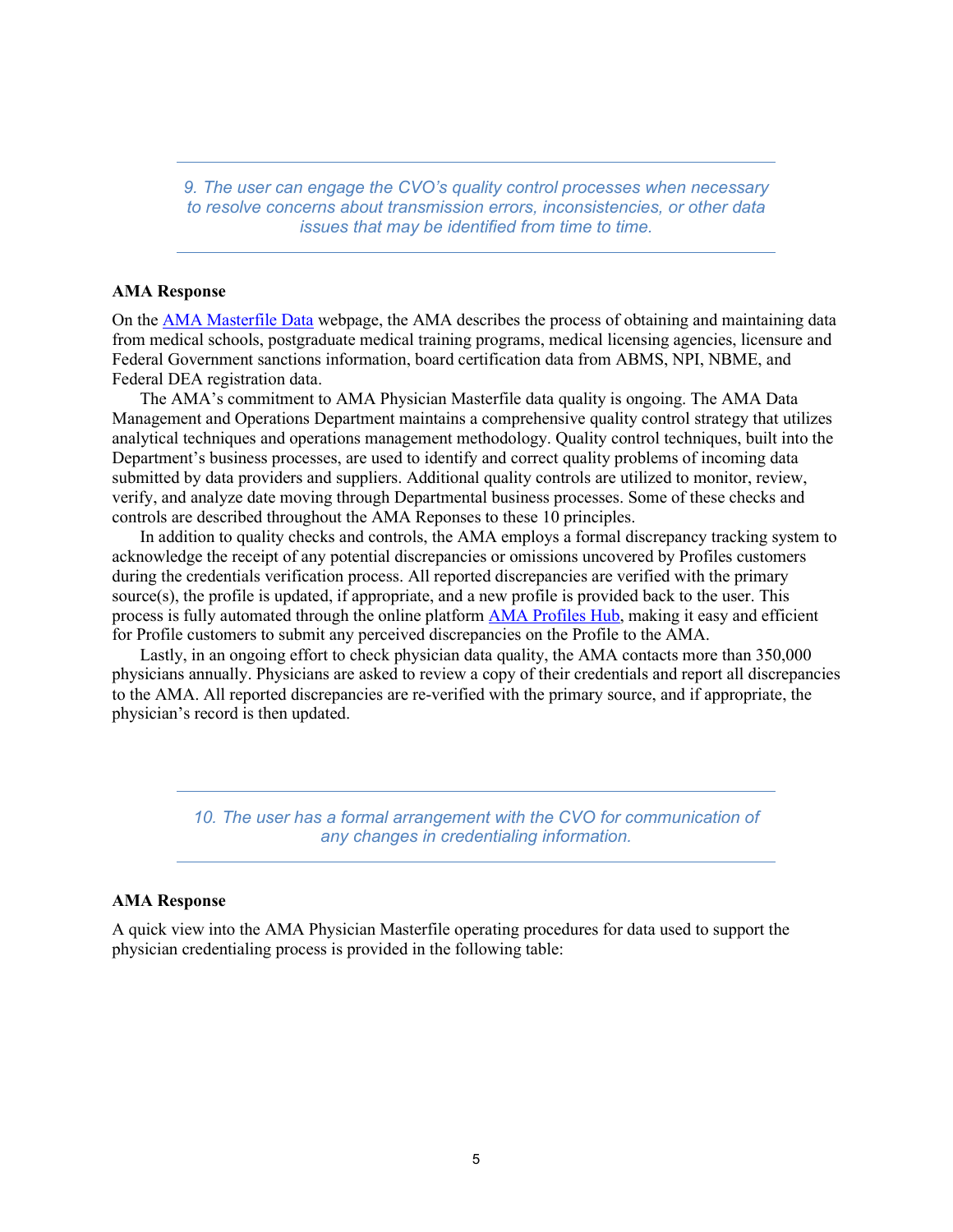| <b>Element</b>                                                                                                            | <b>Primary Source(s)</b>                                                                                                            | <b>Added to File</b>                                                                                                                               |
|---------------------------------------------------------------------------------------------------------------------------|-------------------------------------------------------------------------------------------------------------------------------------|----------------------------------------------------------------------------------------------------------------------------------------------------|
| <b>Birthdate</b>                                                                                                          | Medical schools, residency programs                                                                                                 | Ongoing                                                                                                                                            |
| Current and historical medical school<br>and date of graduation                                                           | Medical school graduation and<br>matriculation reports                                                                              | Annually                                                                                                                                           |
| Current and historical ACGME-approved<br>graduate medical training programs                                               | ACGME - specialty board-approved<br>combined post graduate medical<br>training programs (completed,<br>incomplete, and in progress) | Annually                                                                                                                                           |
| ABMS <sup>®</sup> board certification (primary board<br>and sub-board)                                                    | American Board of Specialties                                                                                                       | Weekly                                                                                                                                             |
| <b>Current licensure</b>                                                                                                  | 68 licensing boards                                                                                                                 | 47 boards (monthly)<br>6 boards (bi-monthly)<br>10 boards (quarterly)<br>4 boards (semi-annually)<br>1 board (3x per year)                         |
| Licensure disciplinary actions                                                                                            | Licensing boards                                                                                                                    | 16 boards (monthly)<br>3 boards (bi-monthly)<br>14 boards (quarterly)<br>6 boards (ongoing)<br>4 boards (semi-annually)<br>2 boards (semi-monthly) |
| Federal DEA registration (expiration<br>date, business activity, drug schedule,<br>payment indicator, last reported date) | <b>DEA</b>                                                                                                                          | Bi-monthly                                                                                                                                         |
| <b>ECFMG</b> applicant number                                                                                             | <b>ECFMG</b>                                                                                                                        | Monthly                                                                                                                                            |
| Name/former name                                                                                                          | Various                                                                                                                             | Ongoing                                                                                                                                            |
| Physician's Recognition Award (PRA)                                                                                       | <b>AMA</b>                                                                                                                          | Ongoing                                                                                                                                            |
| <b>NPI</b>                                                                                                                | <b>NPPES</b>                                                                                                                        | Monthly                                                                                                                                            |

Additionally, the AMA offers its Continuous Monitoring Service, in which a Profile user is notified of any changes to the data contained in a physician's Profile for a two-year period. Should a change occur, the user is sent an updated Profile. The following data elements are monitored under the Continuous Monitoring service:

- Medical licensure
- NPI
- State and federal action notifications
- DEA registration
- ABMS board certification
- Medical school
- ACGME-approved medical training

*Updated: June 2, 2022*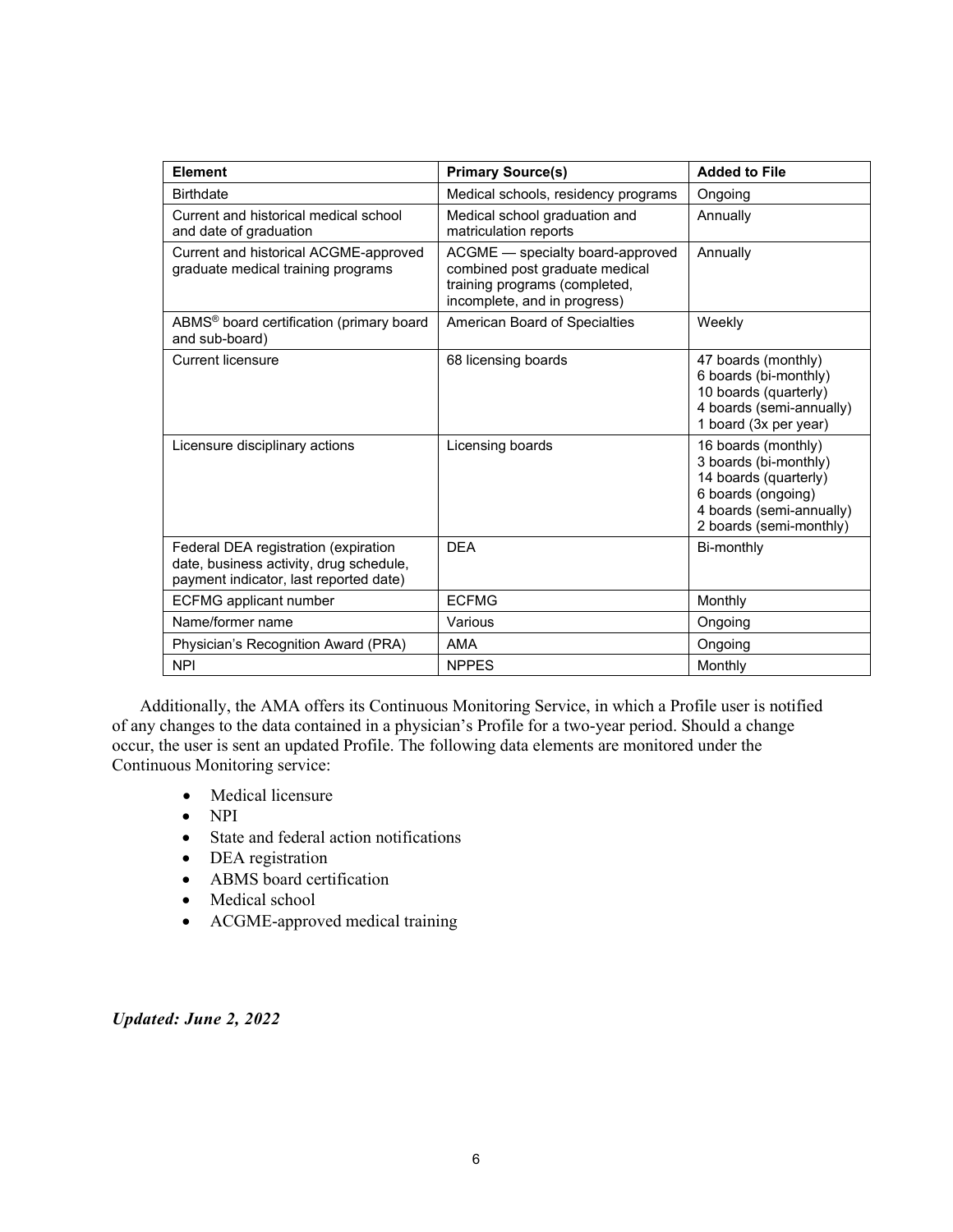

American Board of Medical Specialties 353 North Clark Street, Suite 1400 Chicago, IL 60654 T: (312) 436-2600 F: (312) 436-2700 www.abms.org

January 1, 2022

To Whom It May Concern:

The American Board of Medical Specialties (ABMS) considers the provision of physician specialty board certification data as an important part of its ongoing mission and views the credentialing process and the credentials verification sub-process as a foundational component of patient safety.

ABMS takes the validity, credibility, reliability and integrity of its primary equivalent board certification data very seriously. The ABMS carefully reviews what products and organizations will be allowed to distribute ABMS board certification data based upon concerns for patient safety and compliance with The Joint Commission, NCQA and URAC accreditation requirements.

Therefore, ABMS has entered into a license agreement with the **American Medical Association** and designates the products listed below with Official ABMS Display Agent status. The AMA has been designated as an Official ABMS Display Agent since inception of the ABMS Display Agent program in 2004. This designation has been continuous and will remain in force throughout the term of the agreement between ABMS and the AMA. The designation of Official ABMS Display Agent status is subject to continued compliance with program guidelines and is subject to audit by ABMS. The AMA will continue to serve as one of the providers of primary source equivalent ABMS specialty board certification data (self-reported biographical data is not primary source) when such data is delivered through the following authorized products and services and no others when provided in accordance with the requirements of the Official ABMS Display Agent Program. Designation as an Official ABMS Display Agent is made on a product specific basis and which for the AMA currently includes the following products:

# 1. **AMA Physician Profile**

2. **AMA Masterfile** (for uses approved by ABMS)

As a condition of maintaining its Official ABMS Display Agent designation, the AMA agrees to abide by ABMS guidelines applicable to such designees, which are intended to protect the security and quality of ABMS board certification data.

ABMS specialty board certification data may be considered as Primary Source Verification (PSV) only if delivered from the specific products and services approved for Official ABMS Display Agent status. These products vary in format, features, functionality, intended application and data update frequency. Users of these products should determine the most appropriate sources for their unique needs.

ABMS specialty board certification data may nevertheless be available from other sources that have not been designated as Official ABMS Display Agent sources. ABMS however, is not currently able to validate (according to the minimum safeguards deemed necessary) that these non-designated sources use processes and procedures that are sufficient to maintain the security and integrity of ABMS board certification data.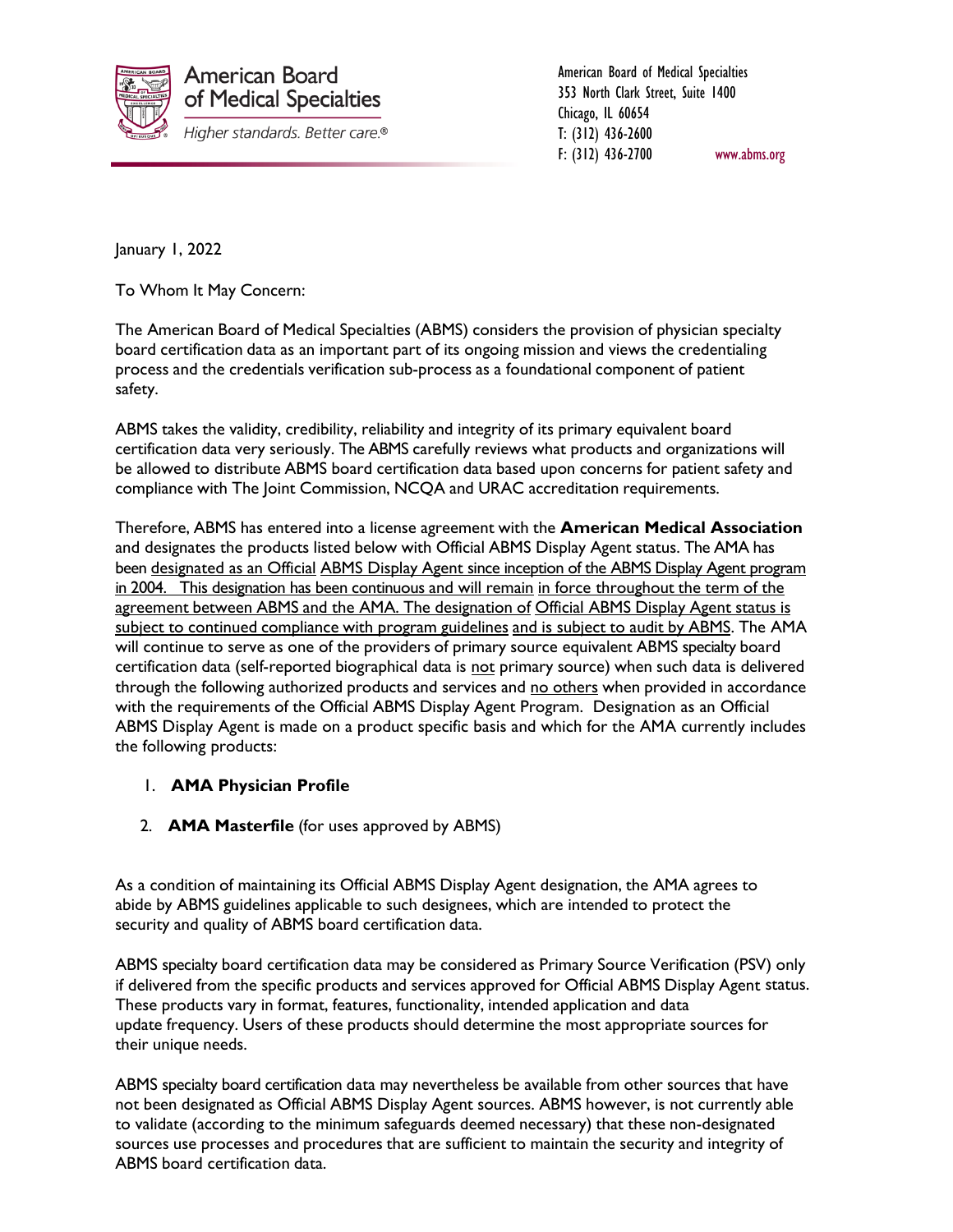ABMS recommends that persons or entities using ABMS data, particularly for physician credentialing and privileging purposes or purposes involving patient safety, rely on products and services directly from ABMS or from ABMS licensed products displaying the designation of *Official ABMS Display Agent.*

ABMS will publish an updated list of Official ABMS Display Agents to accrediting bodies as changes are made to that list.

Thank you for supporting the promotion of quality healthcare in the United States.

Sincerely,

Union Michael

Jennifer Michael Chief Operating Officer American Board of Medical Specialties

Inquiries regarding the Official ABMS Display Agent program and other credentialing and business related questions may be directed to:

David Urda Associate Vice President, Business Strategy & Operations American Board of Medical Specialties durda@abms.com 312-436-2674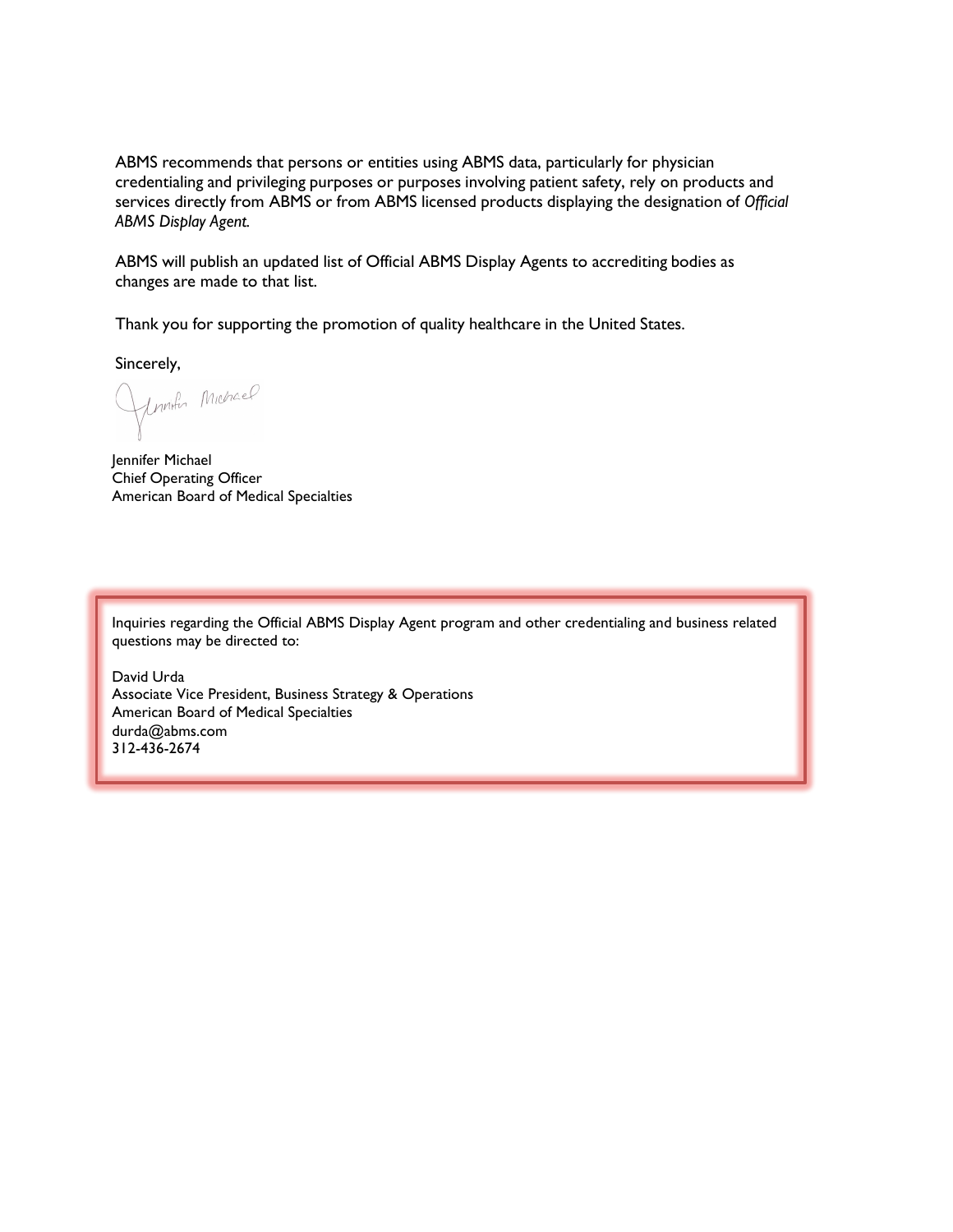

July 26, 2016

Tammy Weaver Director Database Products and Services American Medical Association 330 North Wabash Avenue, Suite 39300 Chicago, IL 60611-5885

Dear Tammy,

NCQA acknowledges that the American Medical Association uses NCQA-approved sources to verify credentialing information and it maintains this information in the Physician Masterfile. The AMA Physician Masterfile is an NCQA-approved source for verification of:

- Graduation from Medical School
- Completion of Residency
- Board Certification
- DEA Status
- Medicare and Medicaid Sanctions (effective  $7/1/16$ )

Sincerely,

 $\frac{1}{2}$ (1)

Patrick Dahill Assistant Vice President, Accreditation & Measures Policy